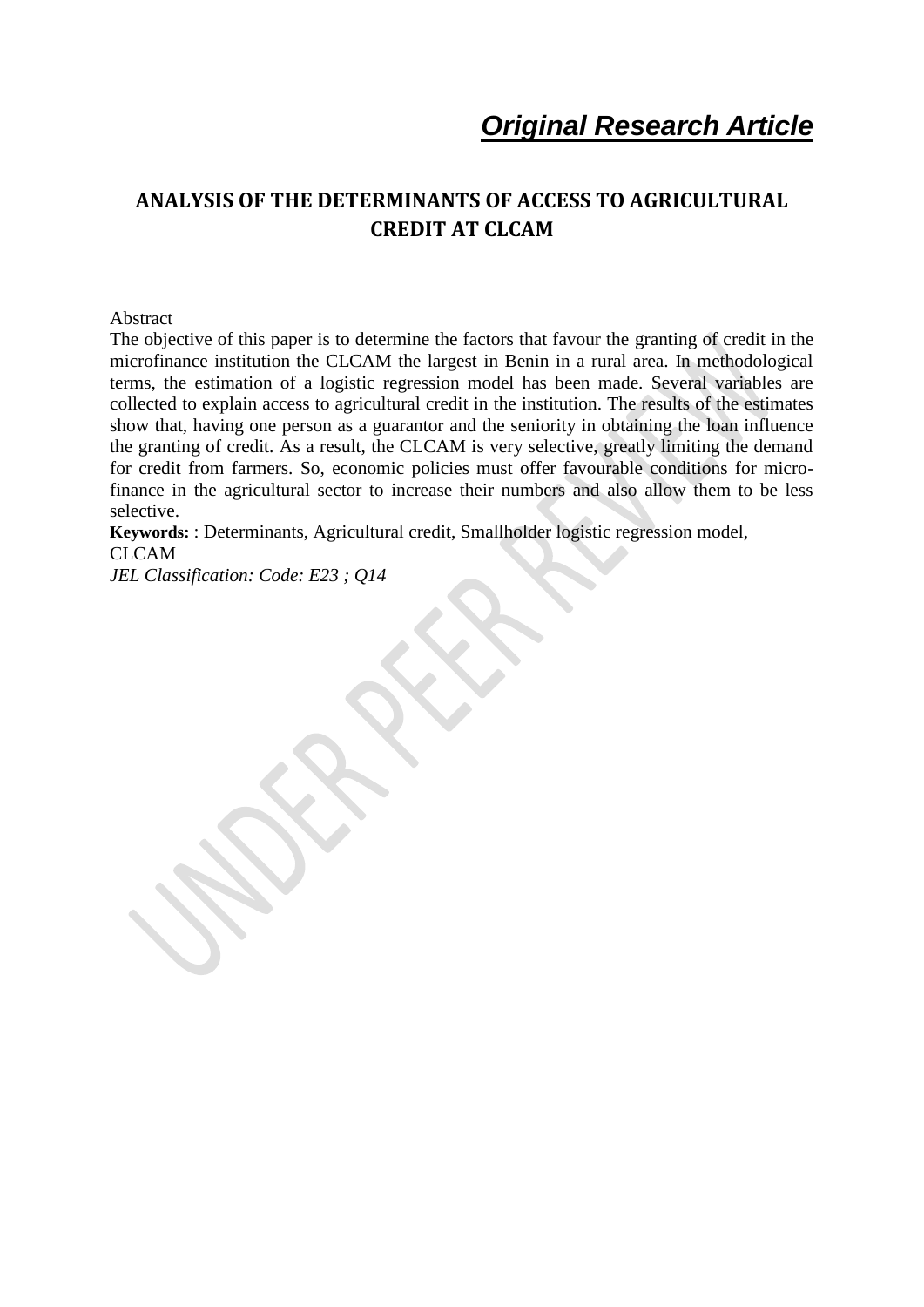### **1. INTRODUCTION**

The agriculture is a main source of wealth in Benin. The services constitute the most important sector of the Beninese economy and are followed by agriculture. It contributes around 32.7% to the Gross Domestic Product, 75% to export earnings, 15% to State revenue and provides about 70% of jobs. It also and above all contributes to ensuring the country's food security. Thus, Benin is currently emphasizing the development of the agricultural sector by adopting a strategic plan to revive the agricultural sector. This plan includes a series of measures including, among others, the establishment of a financing, credit and insurance system specific to agriculture.

The access to finance remains a major challenge for farms in developing countries. For Ololade and Olagunju, (2013) farmers are particularly in need of credit because of the seasonality of their activities and the uncertainties they face. The agricultural credit is as important as labor, land, seeds, equipment and raw materials (Rahji, 2000; Wicaksono E, 2014). The availability of credit gives farmers the possibility of accessing fertilizers, improved seeds, insecticides and labor (Hussein & Thapa, 2012; Ololade and Olagunju, 2013), and allows the agricultural calendar to be respected by timely availability of inputs (Memon et al., 2016). According to Feder et al (1990) the access to credit improves agricultural productivity. The low productivity is a threat to food security in countries with worrying level of poverty. However, in Benin, smallholders are dominant with still low productivity levels (Assogba et al, 2017).

For Olagunju and Ajiboye, (2010), farmers with access to credit can engage in the use of modern technology, which promotes technology transfer and investment. In addition, credit strengthens the resilience of farmers by allowing them to adapt to climate change, and to hedge against risk (Olalade and Olagunju, 2013). Thus, the availability and adequate access, in time and at a lower cost, to agricultural credit from institutions is of great importance, in particular for farmers (Elias et al., 2015). However, the conditions of formal finance are not accessible to farmers.

Thus, according to Lanha (2001), in order to fight against poverty and fill the void left by traditional banking systems, Micro Finance Institutions (MFIs) will develop. The experiences of microcredit in Benin go back to the 1970s with the creation in 1977 of the Local Bank of mutual agricultural credit (CLCAM) managed by the national agricultural credit with the objective of offering savings and credit services to farmers and civil servants and entrepreneurs (Sossa, 2011). Today, Benin has about a hundred MFIs and financial services for agriculture are provided by a small number of microfinance (Kodjo et al., 2003). The leader in the sector remains the CLCAM which is established all over the country and especially in rural areas. It appears as a giant of microfinance in Benin. Thus, analyzing the determinants of access to agricultural credit in this institution is important in understanding the supply credit of MFIs to agriculture in the country.

From the point of view of recent literature, Assouto and Houngbeme (2020) analyzed the role of access to credit in improving agricultural productivity and Sossou et al. (2017) analyzed the factors that determine access to credit for farms in Benin.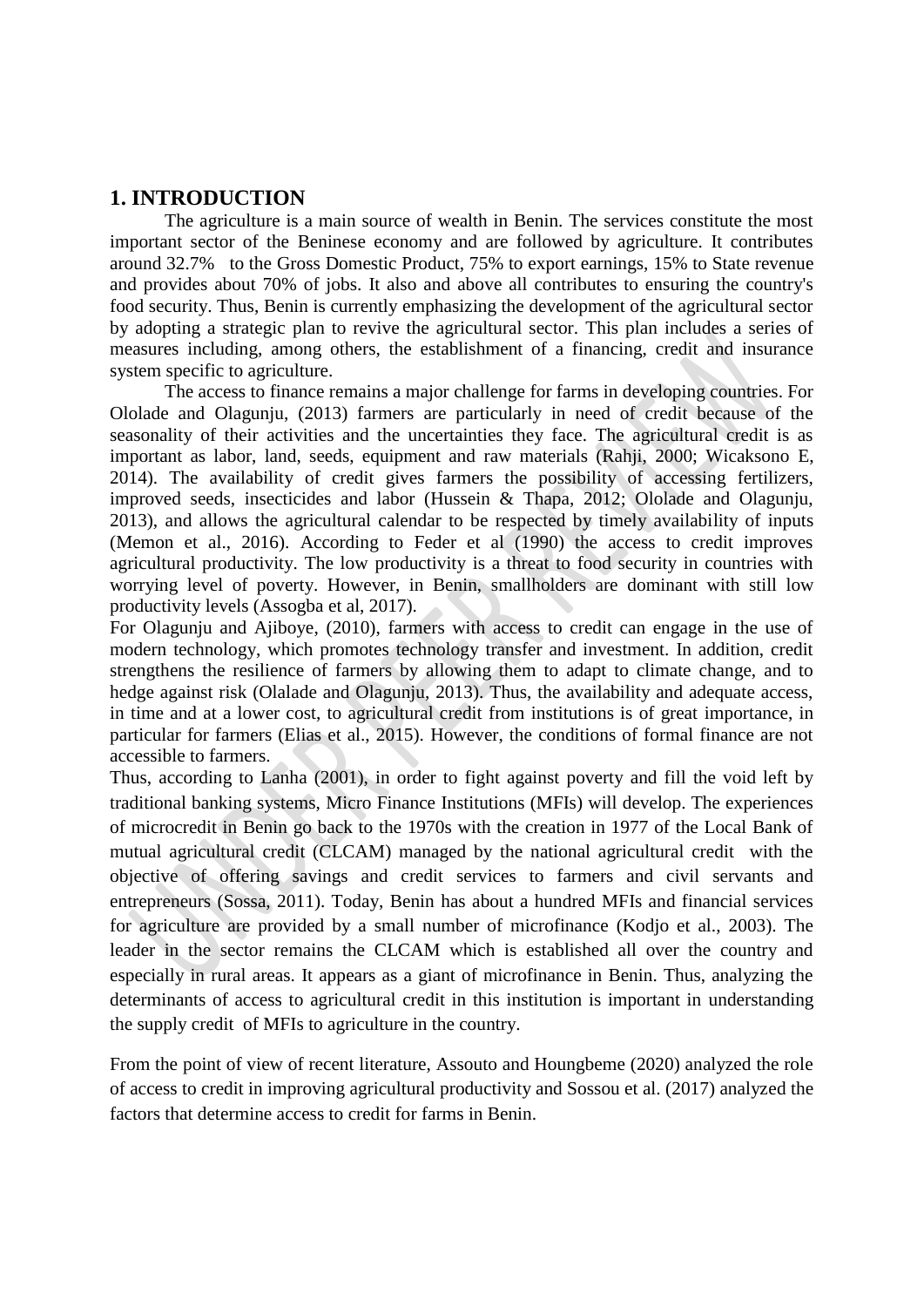This paper attempts to identify the determinants of access to credit in the leading structure of agricultural financing and in a municipality whose main activity is agriculture and over 86% of the population lives mainly on agricultural income (INSAE, 2019).

The remainder of the article is divided into three sections. The next part deals with the research methodology. The third section presents and discusses the results. The last draws the conclusion and formulates economic policy implications.

# **2. RESEARCH METHODOLOGY**

# **2.1. Description of the study area**

Included between 10°20'41" and 10°34' north latitude and between 2°22'45" and 2°38' east longitude, the municipality of Sinendé is limited to the north by that of Gogounou, to the south by the commune of N'Dali, to the east by that of Bembéréké and to the west by the municipality of Péhunco. The commune of Sinende is located in the far north of the Borgou department and covers an area of 2,289 km<sup>2</sup>. The climate is Sudano-Guinean with two seasons: a rainy season extending from April to October, or about six (6) months of rain and a dry season ranging from mid-October to mid-April. The water level recorded annually varies between 1000 mm and 1200 mm with maximum precipitation in August and September. The average temperature varies throughout the year between 24.2 ° C (September) and 29.5 ° C (March), i.e. a thermal amplitude of  $5 \degree$  C. These temperatures are characterized by a diurnal thermal amplitude greater than the annual amplitude. MECPD(2019)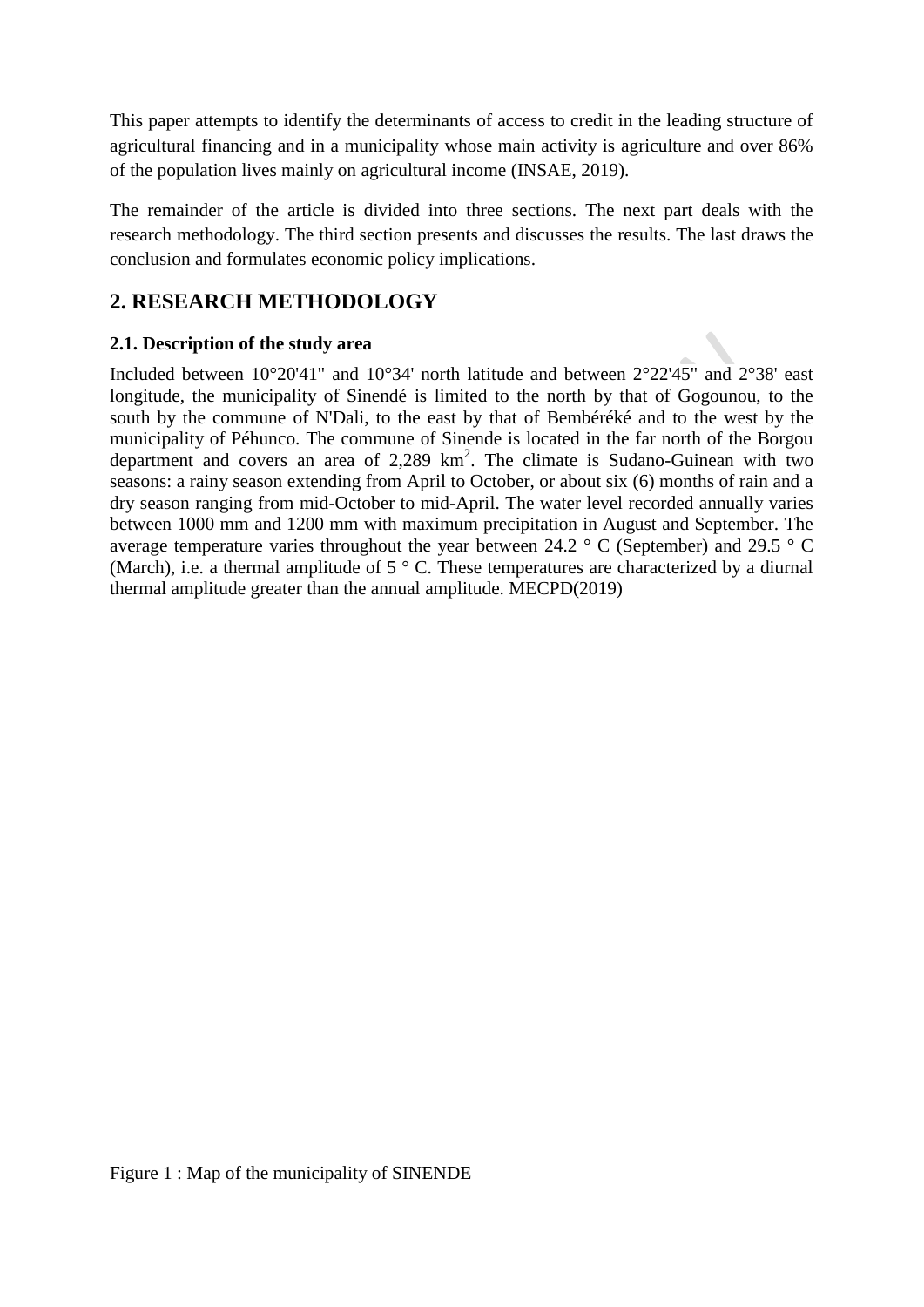

Source : MECPD(2019)

# **2.2 Data Collection Method and Sources**

The data collected are primary. The study population is made up of 597 people who applied for agricultural credit to CLCAM SINENDE in 2019. Given the constraints, we selected a sample of 150 people. The simple random sampling technique without replacement was used for sample selection.

### **2.3. Analytical Model**

#### 2.3.1. Logistics model Specification

The model used is based on the one adopted by Gebeyehu et al. (2019). It is about measuring and explaining the probability of having access to credit. We define a dichotomous variable  $y_i$  which is equal to 0 if the farmer has not obtained the credit and to 1 if it is the case, we suppose that there is a continuous latent and unobserved variable Y\* which determines the value of Y We therefore have: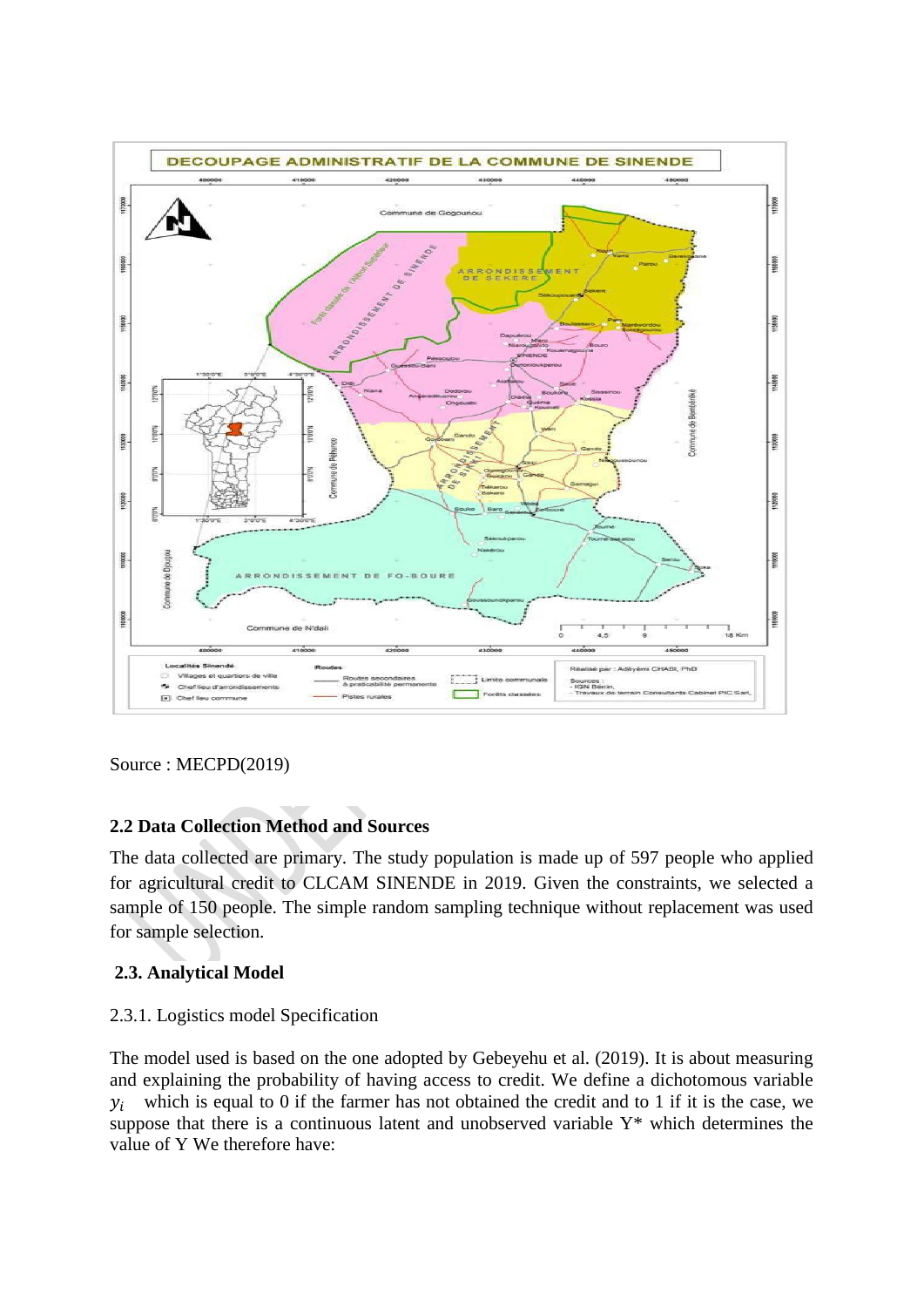$$
y_i = \begin{cases} 1 \to if \ y_i^* > C \\ 0 \quad if \ not \end{cases} \forall i = 1 \dots N
$$

where C is the threshold and  $y_i$  the dependent variable which can be written as the sum of a linear combination of characteristics specific to each farmer and a random term.

$$
y_i = x_i \beta + \varepsilon_i
$$

with the random term  $\epsilon i$  distributed according to a logistic law where  $x_i$  includes all the socio-economic and demographic characteristics of the farmer. It is assumed that the vector  $x_i$  does not include constant. The probabilities associated with the two modalities are defined as follows:

$$
P_i = Prob(y_i = 1) = Prob(y_i^* \ge 0)
$$
  
\n
$$
\Leftrightarrow P_i = Prob(\epsilon_i > x_i \beta) = 1 - Prob(\epsilon_i < -x_i \beta)
$$
  
\n
$$
\Leftrightarrow P_i = \Lambda(x_i \beta)
$$

with  $\Lambda$  (.) the distribution function of the logic law; thus the logic model defines the probability associated with the event  $yi = 1$ , as the value of the distribution function of the logistic law considered at the point  $x_i\beta$ .

$$
P_i=\Lambda(x_i\beta)=\tfrac{1}{1+e^{-x_i\beta}}\Longrightarrow 1-P_i=\tfrac{e^{-x_i\beta}}{1+e^{-x_i\beta}}\Longrightarrow \tfrac{P_i}{1-P_i}=\tfrac{1}{1+e^{-x_i\beta}}*\tfrac{1+e^{-x_i\beta}}{e^{-x_i\beta}}=e^{x_i\beta}=C_i
$$

Moreover, the marginal effect of the  $j$  th variable on the probability  $P_i$  is obtained by:

$$
\frac{\partial P_i}{\partial x_i^{[j]}} = \frac{e^{x_i \beta}}{(1 + e^{x_i \beta})^2} \beta_j
$$

#### 2.3.2. Presentation and definition of model variables

The dependent variable is dichotomous and represents the farmer's access to the institution's credit. It takes the value 1 when credit is granted and 0 otherwise.

The explanatory variables make 10 which are represented in table 1.

| Variables  | Description                    | Measurement                                             |
|------------|--------------------------------|---------------------------------------------------------|
|            | Dependent variable             |                                                         |
| Acces      | The farmer obtained the credit | Dummy:1 if access, 0 otherwise                          |
|            | Independent variables          |                                                         |
| Age        | farmer's age in years          | Year                                                    |
| <b>Sex</b> | Farmer's sex                   | $1 = male, 0 = female$                                  |
| Exp        | Number of credit experiences   | $1 =$ first 2 = second 3 = more than two<br>experiences |
| $num\_dep$ | number of dependents           | $1 =$ less than 5; 2 = between 5 and 10, 3              |

TABLE 1: Presentation of study variables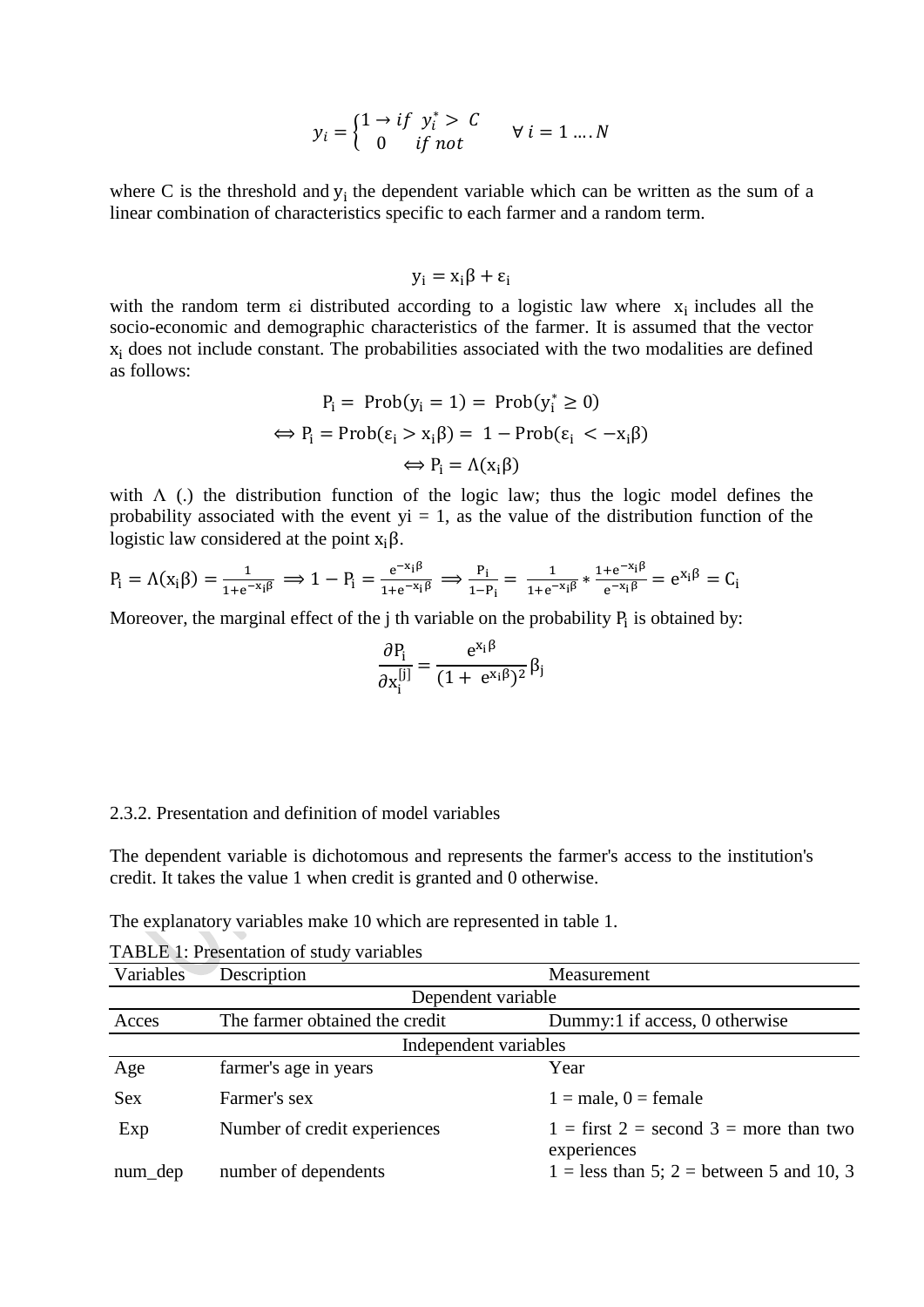|                  |                                    | $=$ more than 10                                             |
|------------------|------------------------------------|--------------------------------------------------------------|
| Dur              | Duration of the requested credit   | $1 =$ less than six months and $2 =$ more<br>than six months |
| Guar             | has the guarantee                  | $1 =$ for a famer who has a guarantee, 0<br>otherwise        |
| $\text{crop\_d}$ | Crop diversification               | $1 = yes, 0 = no$                                            |
| mem_ass          | Member of an association           | $1 = yes, 0 = no$                                            |
| act_gen          | Other income-generating activities | $1 = yes, 0 = no$                                            |
| Pov              | Poverty level                      | $1 =$ poor $2 =$ well-off and $3 =$ rich                     |

#### **III. RESULTS AND DISCUSSION**

#### **3.1 Demographic and socio-economic characteristics of famers sample**

Table 2 shows the age distribution of farmers. We see that the average age of farmers is 40 years.

Table 2: Descriptive statistics of the sample for the continuous variable: ages

| Variable | Acces $(n1=130)$ |      |       | Pas d'accès $(n2=20)$ |       |       |
|----------|------------------|------|-------|-----------------------|-------|-------|
|          | Mean             | SD   | Mean  |                       | Mean  |       |
| Age      | 40.06            | 1.14 | 42.36 | 11.98                 | 40.37 | 11.24 |

Table 3 shows the descriptive statics of the discrete variables in the sample. Among loan requesters, about 33% are women, 87% on average have had access to credit, and 63% have a seniority of more than two years. In addition, 71% have guarantees or carry out activities other than agriculture. In the sample 27% are poor, the loan duration is 91% more than one year and 43.33% are in groups. We note that more than 90% of farmers grow more than one crop, and nearly half have less than five persons dependents.

Table 3: Descriptive statistics of the sample famers (for dummy variables)

| Variables    |     | Number Percentage | Variables                  |     | numbers percentages |
|--------------|-----|-------------------|----------------------------|-----|---------------------|
|              | S   | S                 |                            |     |                     |
| <b>Acces</b> |     |                   | <b>Sex</b>                 |     |                     |
| $0 = No$     | 130 | 86.67             | $0 =$ female               | 101 | 67.33               |
| $1 = Qui$    | 20  | 13.33             | $1 = male$                 | 49  | 32.67               |
| mem_ass      |     |                   | Dur                        |     |                     |
| $0 = No$     | 65  | 43.33             | $1 =$ less than six months | 14  | 9.33                |
| $1 = Qui$    | 85  | 56.67             | $2 =$ more than six months | 136 | 90.67               |
| Guar         |     |                   | $\mathbf{crop\_d}$         |     |                     |
| $0 = No$     | 107 | 71.33             | $0 = No$                   | 140 | 93.33               |
| $1 = Q$ ui   | 43  | 28.67             | $1 = Qui$                  | 10  | 6.67                |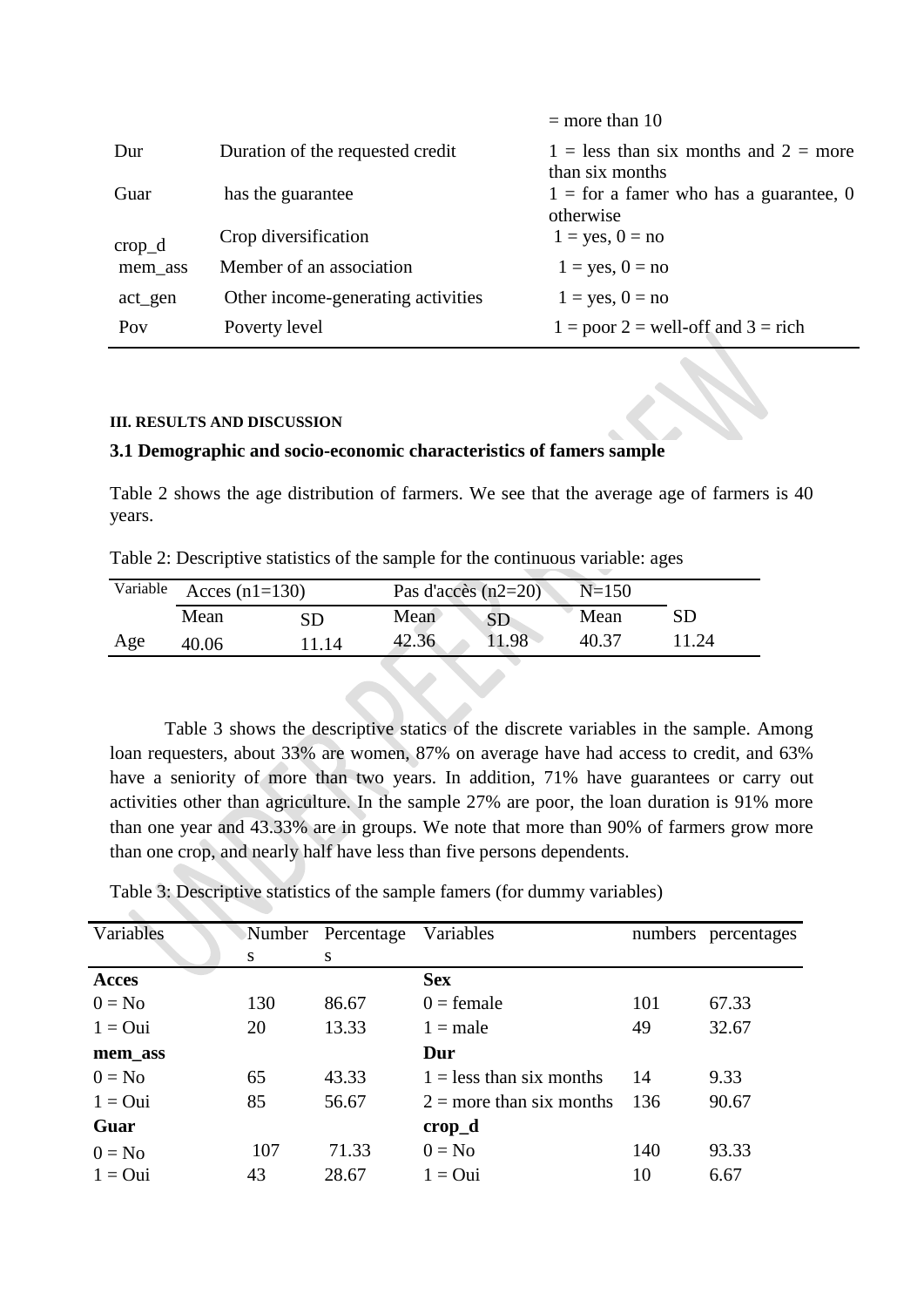| Exp                 |    |       | act_gen                |     |       |
|---------------------|----|-------|------------------------|-----|-------|
| $1 = first$         | 21 | 14    | $0 = No$               | 43  | 28.67 |
| $2 = second$        | 35 | 23.33 | $1 = Qui$              | 107 | 71.33 |
| $3 =$ more than two | 94 | 62.67 | num_dep                |     |       |
| Pov                 |    |       | $1 =$ less than 5      | 71  | 47.33 |
| $1 = poor$          | 41 | 27.33 | $2 =$ between 5 and 10 | 63  | 42    |
| $2 =$ well-off      | 80 | 53.33 | $3 =$ more than 10     | 16  | 10.67 |
| $3 =$ rich          | 29 | 19.33 |                        |     |       |

#### *3.2. The quality of the logit regression model*

The logit model is globally significant as indicated by the p-value associated with the chisquare test (Prob $>$  chi2 = 0.0001). To check the robustness of this estimate, the probit model is estimated. The latter is also globally significant with a p-value associated with the chisquare test of (Prob> chi2 = 0.0000). In addition, the signs of the coefficients of the two models are identical, as is the significance of the variables. The area under curve is 0.8750 model performance is good. After performed goodness-of-fit test, the model fits reasonably well.

To assess the model's ability to classify well, we construct the confusion matrix. It allows to compare the observed values of the dependent variable with those which are predicted, then counts the good and bad predictions. Its interest is that it allows both to understand the error rate and to account for the structure of the error.

#### *3.3 Determinants of access to agricultural credit at CLCAM*

The results of the estimations show the variables which are the determinants of having of agricultural credit. Table 4 summarizes the results of the estimates.

|                  | (1)<br>Logistic  | (2)<br>probit    | 3)<br>margin_logistic |
|------------------|------------------|------------------|-----------------------|
| <b>VARIABLES</b> | Acces            | acces            | Acces                 |
| Age              | $-0.0445$        | $-0.0237$        | $-0.004$              |
|                  | (0.0306)         | (0.0160)         | (0.002)               |
| <b>Sex</b>       | $1.065*$         | $0.590*$         | $0.086*$              |
|                  | (0.641)<br>0.775 | (0.350)<br>0.425 | (0.05)                |
| num_dep          |                  |                  | 0.063                 |

Table 4: The coefficients and marginal effects of the logistic regression model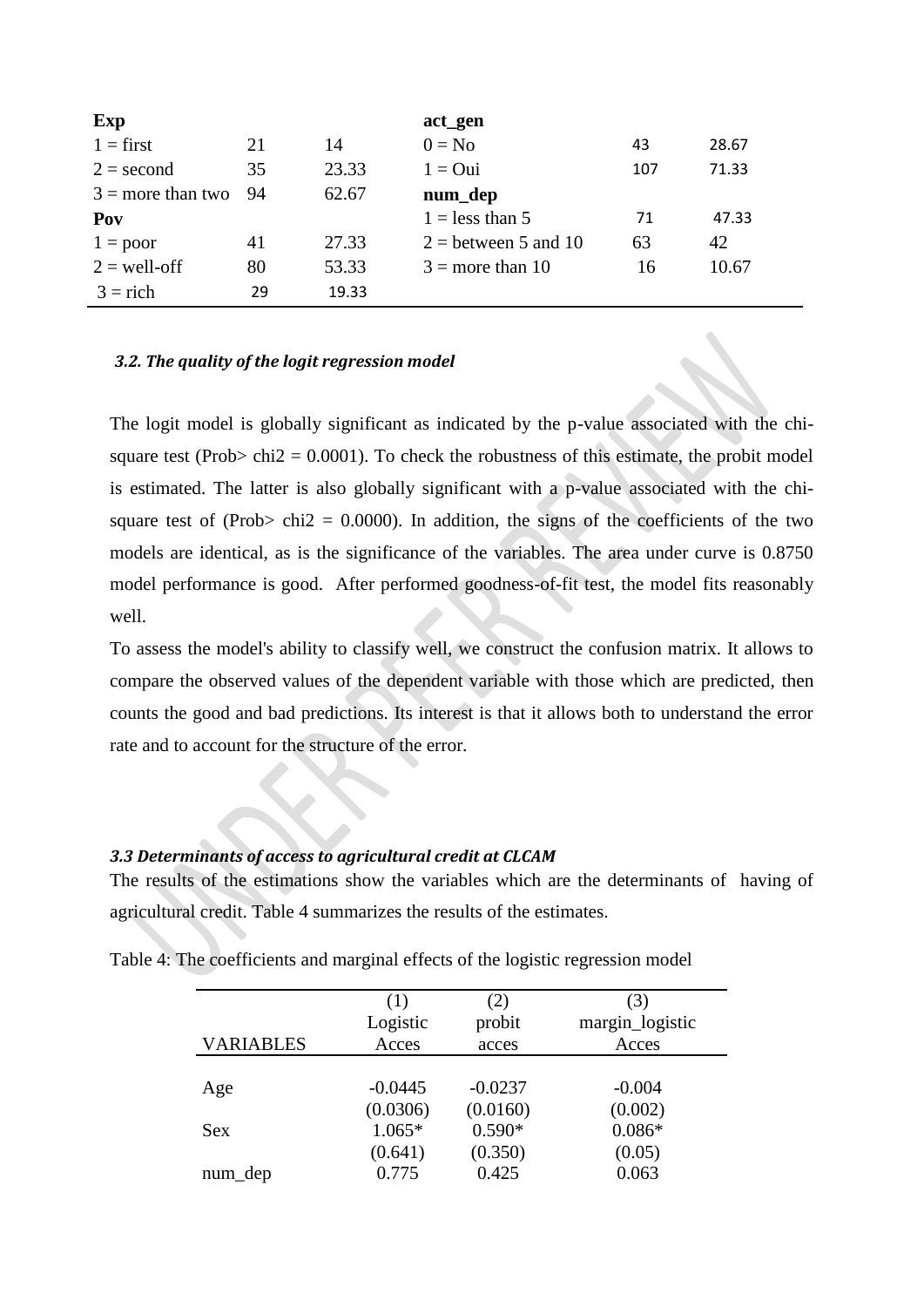|                                | (0.531)    | (0.287)    | (0.043)    |  |
|--------------------------------|------------|------------|------------|--|
| Guar                           | $2.517***$ | 1.389***   | $0.203***$ |  |
|                                | (0.653)    | (0.347)    | (0.046)    |  |
| $Act\_gen$                     | 0.301      | 0.193      | 0.024      |  |
|                                | (0.690)    | (0.394)    | (0.056)    |  |
| Mem_ass                        | 0.633      | 0.328      | 0.051      |  |
|                                | (0.637)    | (0.347)    | (0.051)    |  |
| $Crop_d$                       | $-1.117$   | $-0.594$   | $-0.090$   |  |
|                                | (1.097)    | (0.629)    | (0.09)     |  |
| Pov                            | 0.769      | 0.430      | 0.062      |  |
|                                | (0.502)    | (0.264)    | (0.040)    |  |
| Exp                            | $0.988**$  | $0.577***$ | $0.08**$   |  |
|                                | (0.417)    | (0.219)    | (0.032)    |  |
| Dur                            | 0.624      | 0.355      | 0.050      |  |
|                                | (1.263)    | (0.642)    | (0.102)    |  |
| Constant                       | $-3.670$   | $-2.153$   |            |  |
|                                | (3.377)    | (1.791)    |            |  |
| Observations                   | 150        | 150        | 150        |  |
| Standard errors in parentheses |            |            |            |  |

\*\*\* p<0.01, \*\* p<0.05, \* p<0.1

Table 4 shows that only two variables influence the probability of having access to credit at SINENDE's CLCAM. Indeed, the possession of a guarantor and the seniority increase the probability of obtaining an agricultural loan in the MFI. For a farmer who has a guarantee, it increases his chances of obtaining a loan by 20% compared to a farmer who does not have. In addition, between two experiences of applying for credit, the farmer increases his chances of obtaining by 8%.

For Sossou et al (2017), the guarantee does not influence the obtaining of credit unlike the CLCAM of Sinendé. On the other hand, Lemessa and Gemechu (2016) find that experience in using credit is an important variable that influences access to formal credit. This result confirms ours. In addition, Gebeyehu et al (2019) find that the probability of accessing formal credit was also positively and significantly influenced by the number of years of membership in formal sources of credit. Mpuga, (2004) found that farmers' access to formal credit institution is positively influenced by farm operation in the use of credit. Sossou et al (2017) find no influence between membership and access to credit.

In the case of CLCAM, variables such as age, sex, group membership do not influence credit granting. But, for Mpuga (2004), age influences the granting of credit as for Gebeyehu et al (2019), which is not the case for the study by sossou et al (2017).

Gender is a factor that recurs in the literature as a determining factor in the granting of credit. Thus, from Awunyo-Vitor and Abankwah, (2012) came to the conclusion that men are more likely to access credit than women. Similarly, Gebeyehu et al (2019), find that gender influences the granting of credit. The model of Ololade and Olagunju (2013) revealed the existence of a significant relationship between gender and access to credit. Unlike previous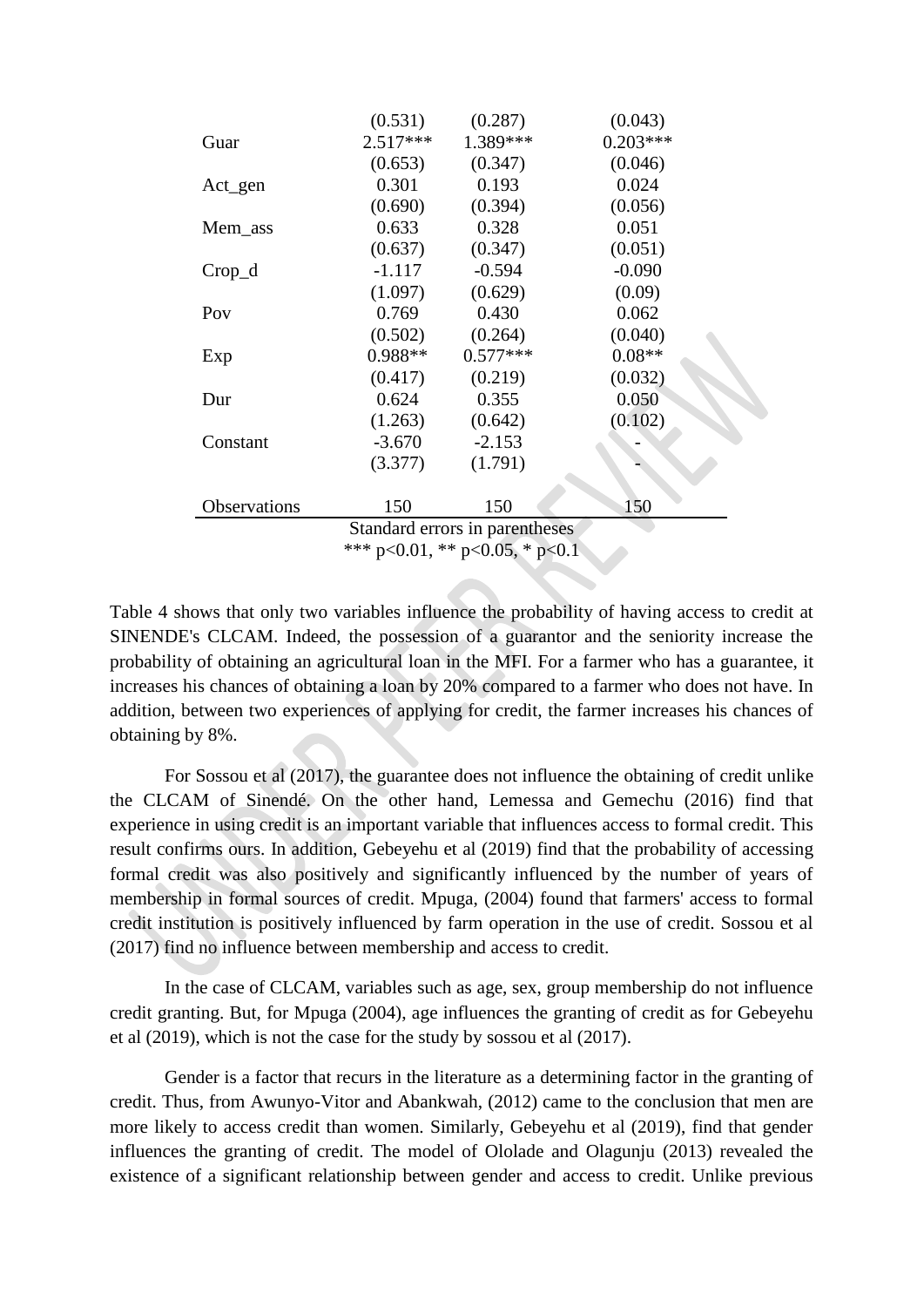authors, the model results show that the gender variable is not significant in the granting of credit (Sossou et al, 2017).

Finally, belonging to a group, to multipurpose agricultural cooperatives is also a variable that affects access to formal credit (Lemessa and Gemechu; 2016). Membership in a financial solidarity group has a positive influence on access to microcredits (Sossou et al, 2017). Abalo (2007) comes to the same conclusion in his study on micro-enterprises in Togo.

## **IV CONCLUSION**

In this paper, it was a question of determining the factors that favor the granting of credit in the largest microfinance institution in Benin. The methodology revolves around the estimation of a logistic model. Several variables are used to explain access to agricultural credit. The results of the estimates show that only two variables influence the granting of credit. Having a person as a guarantor and your seniority in obtaining a loan improves your chances of obtaining agricultural credit with CLCAM.

Thus, the institution is very selective, which can severely limit farmer's demand for credit. To cope with this situation, policies must offer favourable conditions to MFIs in this sector to not only increase their number but allow them to be less selective. If agricultural producers are forced to leave the formal system and MFIs restrict their access, it will be detrimental to them. This study would benefit from taking into account other variables such as the level of education, the proximity of MFIs. Also, the search for factors that influence obtaining the requested amount or a credit lower than the desired amount is a consideration not taken into account in this study. 

## **BIBLIOGRAPHIE**

Abalo, K., (2007) Importance of microfinance in the financing of micro enterprises in Togo. African Economic Conference 2007. 'Opportunities and Challenges of Development for Africa in the Global Arena' 15-17 November 2007, Addis Abeba, Ethiopia.

Assogba, P. N., Haroll Kokoye, S. E., Yegbemey, R. N., Djenontin, J. A., Tassou, Z., Pardoe, J. et Yabi, J. A. (2017). "Determinants of credit access by smallholder farmers in North-East Benin". Journal of Development and Agricultural Economics, 9(8):210-216.

Assouto A. B. and Houngbeme D. J. (2020) Access to credit and agricultural productivity in Benin AERC Biannual Workshop, 18 p.

- Awunyo-Vitor, D., Abankwah, V., (2012). Substitutes or complements: Formal and informal credit demand by maize farmers in Ashanti and BrongAhafo Regions of Ghana. International Journal of Agriculture and Forestry, 2(3): 105-112.
- Elias, S., Ahmad, I. M., &Patil, B. L.,( 2015). The determinants of access to agricultural credit for small and marginal farmers' in Dharwaddistrict, Karnataka, India, 3(5): 1–5.
- Feder, G., L. J. Lau, J. Y. Lin and X. Luo, (1990) The relationship between credit and productivity in Chinese agriculture: A microeconomic model of disequilibrium. American Journal of Agricultural Economics, 72(5), pp. 1151-1157.

Gebeyehu L., Emana B., Mitiku F. and Ejeta T.T.(2019). Determinants of Access to Agricultural Credit among Smallholder Maize Farmers: The Case of Hababo Guduru

District, Horro Guduru Wollega Zone, Ethiopia. IJHAF Vol-3, Issue-3, May-Jun ISSN: 2456- 8635

Hussain, A. and G. B. Thapa. (2012). Smallholders' access to agricultural credit in Pakistan. Food Security 4(1): 73-85.

INSAE (2019). Note de synthèse sur la pauvreté au Bénin. Juillet.